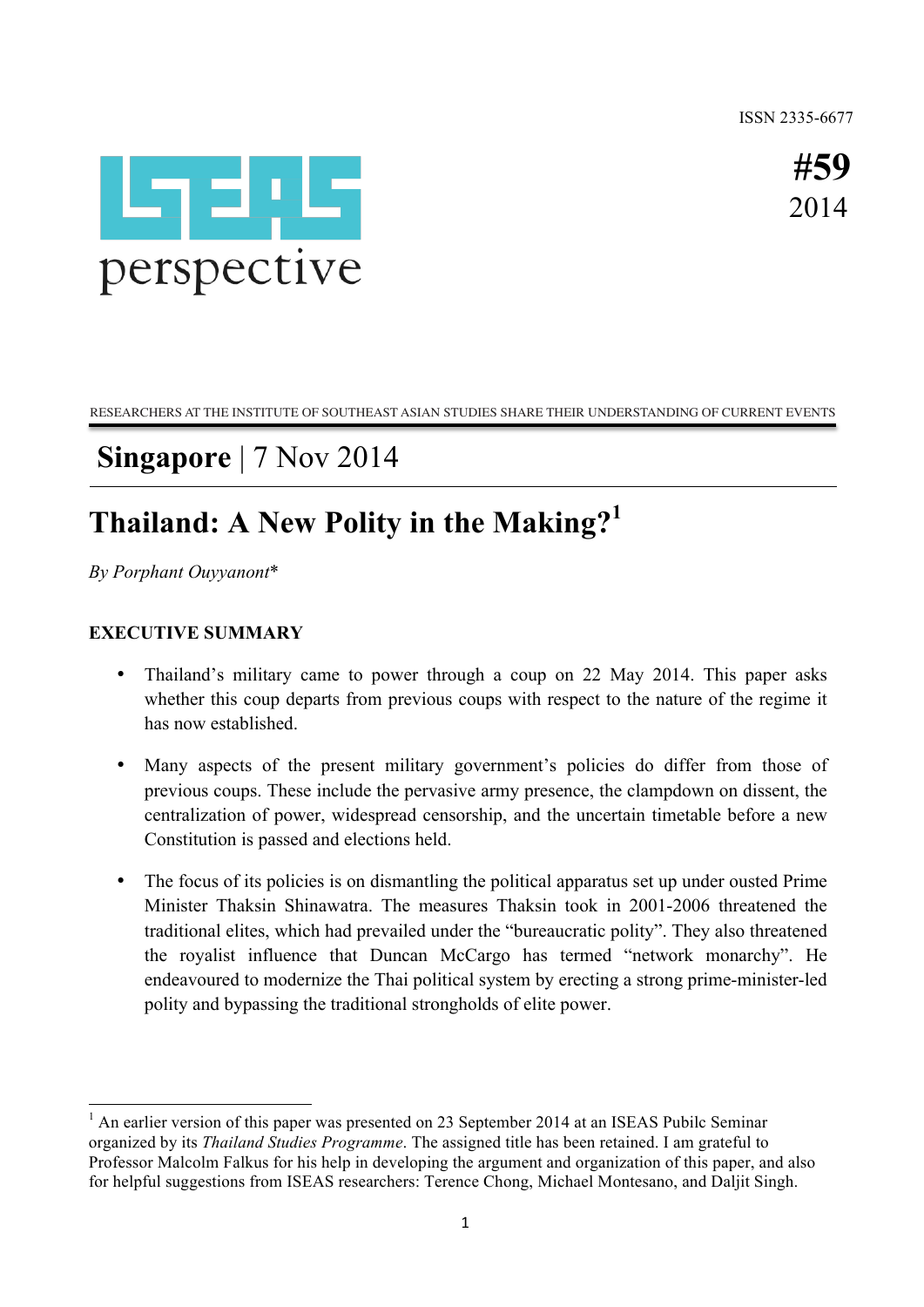- Both "bureaucratic polity" and "network monarchy" imply a weak state, alongside the notion that the resultant balancing of forces hampers the emergence in Thailand of a strong government, as had occurred in certain states of East Asia.
- To counteract Thaksin's measures, and to eliminate what is seen as his power base (strong electoral support from the relatively poor northeastern and northern regions), the military government has entrenched its authority to a greater extent than has occurred under previous military coups.
- At the same time, the influence of the network monarchy has relied on it being a counterbalance between factions, a role that the present strengthening of the military regime may undermine.

*\* Porphant Ouyyanont* is Visiting Senior Fellow at ISEAS; Porphant\_Ouyyanont@iseas.edu.sg. *This issue is part of ISEAS' Thailand Studies Programme.*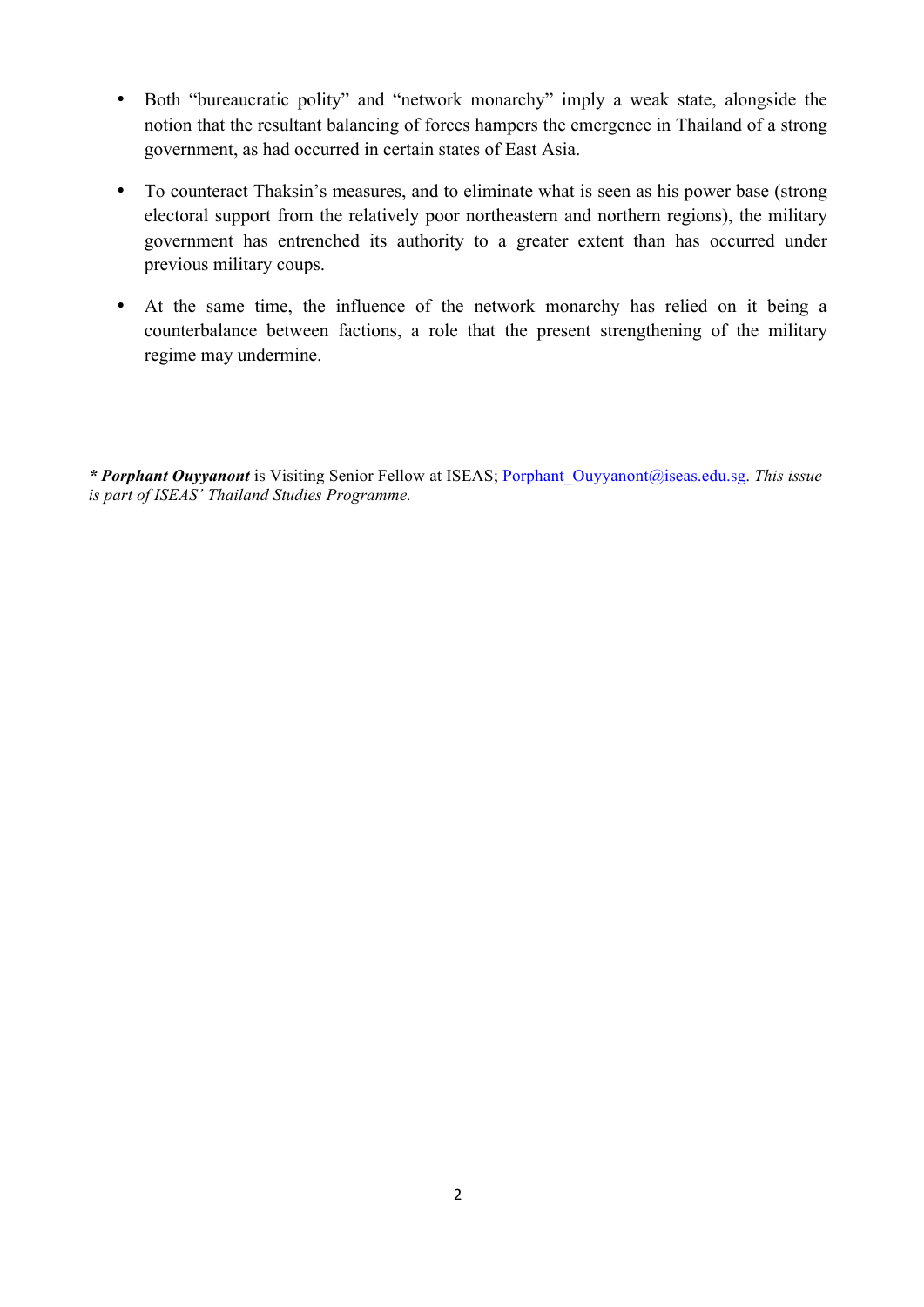### **INTRODUCTION**

 

The political situation in Thailand today has understandably attracted a great deal of attention, both generally and from scholars. It is appropriate that we should try to understand the nature and background of the military coup that took place on May 22, 2014.

Questions asked in this paper include the following: Is the present coup simply one in a succession of military coups that have marked Thailand's political history (this is the  $19<sup>th</sup>$  coup since the end of the absolute monarchy in 1932, 12 of which were successful), or is it something new? Is it a return to the "bureaucratic polity" identified by Riggs in the  $1960s^2$ , or has the bureaucratic polity been changed fundamentally?

Briefly, I suggest that we are in fact seeing something quite novel. The essence of the traditional bureaucratic polity was the maintenance of a weak but functioning state, while the policies of former Prime Minister Thaksin Shinawatra<sup>3</sup> attempted to turn Thailand into a modern and strong state. However, in attempting to crush the pro-Thaksin forces, the military has assumed the mantle of a strong state. Hence its power today involves deep structural changes and covers a greater dimension than has been the case.

We should, though, approach the topic with caution. The coup is very recent one, just four months old. The coup leader, General Prayuth Chan-ocha, has become Prime Minister, has an appointed cabinet, and has a road map for a new constitution, legislative assembly, and elections. But it is still too early to know the long-term intentions of the coup leaders, and how long they intend to remain in full control. Since the government is dominated by military figures with no track-record of administrative experience (in fact, all major cabinet positions are held by the military), it is much too early to judge their competence or their degree of unity. We know, of course, that the coup leader and Prime Minister is deeply conservative and that he is an ardent royalist, and we know that the government is committed to abolishing the basis of Thaksin's political influence. But how General Prayuth and his government will deal with the many divisive forces in Thai society, and whether he can produce an economic environment that provides both economic development and smoothens some of the obvious inequalities that underlie the social divisions in Thailand, remains to be seen.

To a quite remarkable extent, the coup leaders have cracked down on any form of criticism. This has been achieved in a number of ways: through martial law throughout the country together with a heavy military presence; closing or censoring newspapers and television channels; summoning opposition figures and potential critics for interviews (and sometimes detaining them); controlling social media, and in numerous other ways. Prayuth's weekly television statements frequently

<sup>2</sup> Fred W. Riggs, *Thailand: The Modernization of a Bureaucratic Polity* (1966). Riggs argued that political change remained within the military-elite dominated bureaucracy, with the mass of the population having little effective voice.

<sup>&</sup>lt;sup>3</sup> Thaksin Shinawatra, a wealthy businessman, founded the TRT (Thai Rak Thai) Party in 1998. He became Prime Minister in 2001, and won further elections in 2005 and 2006. He was overthrown by a military coup in September 2006.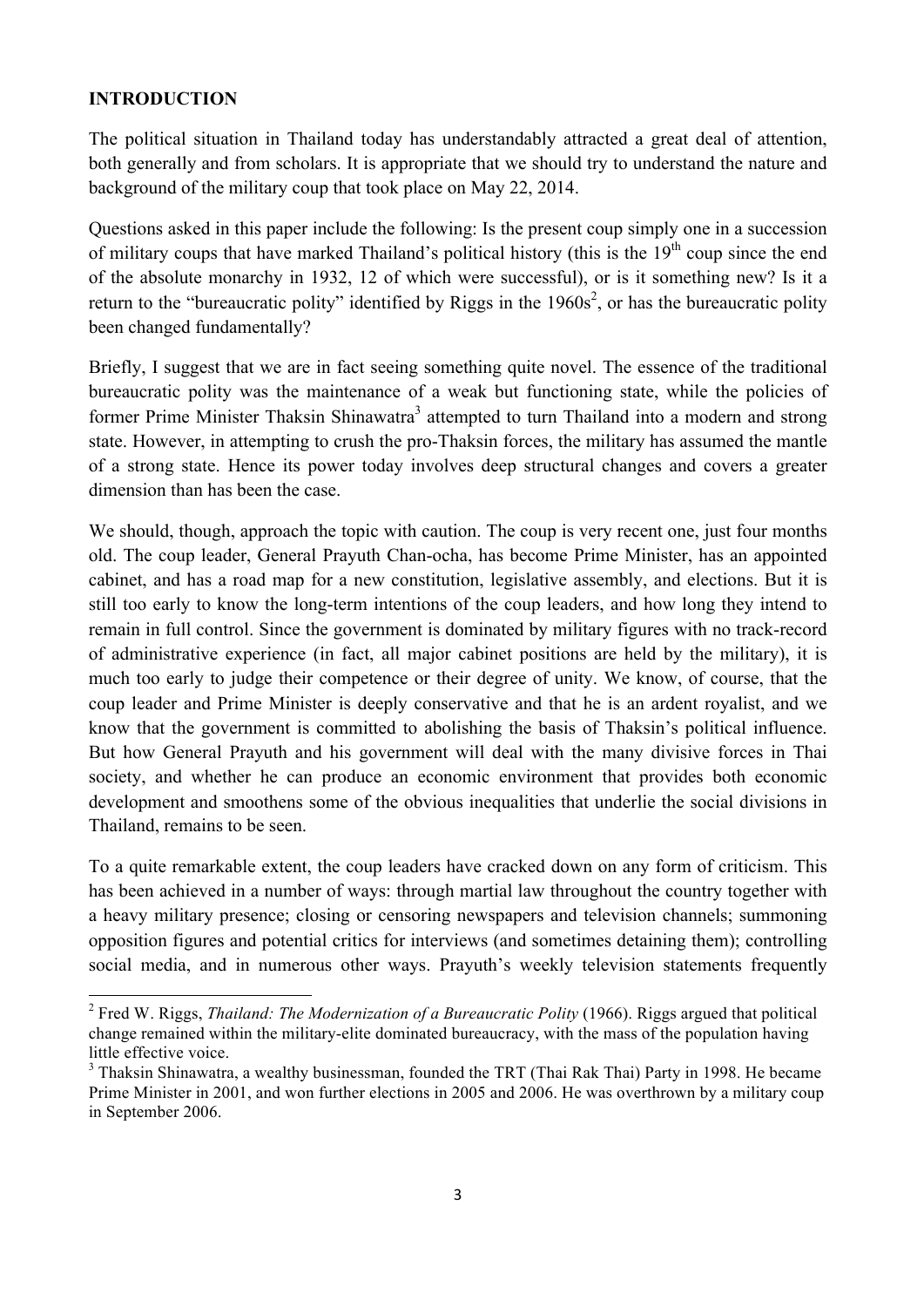contain veiled threats and warnings, such as "We know who our opponents are, but we do not wish to use force".<sup>4</sup> Furthermore, the junta continues to use *lèse majesté* laws to stifle dissent.

It is therefore quite difficult to ascertain the level of dissent or even to find material for an objective assessment of the achievements or shortcomings of the government. It does not help that the Thais are now very careful about what they say.

Initially, I will outline some aspects of the extent and nature of junta policies, but I also wish to draw attention to two important background points.

One is the significance of the 1997 Constitution. That Constitution was abolished in the 2006 coup and replaced with a new one in 2007. The 1997 Constitution in turn was a direct result of the military coup of 1992, which led to bloodshed and a desperate search for a stable political structure. This Constitution gave an enhanced role to political parties and to the Prime Minister. Cabinet members now had to be elected, while the role of the opposition was diminished.<sup>5</sup> Such measures, unintentionally, led directly to the rise of Thaksin and his Thai Rak Thai party. As one commentator put it in 2003, "constitutional mechanisms have played a role in the rise of Thai Rak Thai, especially in allowing Thaksin to keep a strong hold over his party, his House coalition, and his cabinet".<sup>6</sup> With this strength, Thaksin was able to increase his control over the nominally independent Senate and the judiciary.

The point here is that the 1997 Constitution introduced a new force into Thai politics, and so threatened the checks and balances—and the resultant weak state—that had characterized the earlier bureaucratic polity. We may add that the 1997 Asian crisis also gave an opportunity for Thaksin to present policies opposed to the unpopular IMF-imposed austerity measures enacted by the Chuan Leekpai government.

The second background point is demographic in nature. Relative to its per capita national income, Thailand has always had a very high proportion of its population located in rural areas, and the Northeast in particular has maintained roughly 30 per cent of the total population. Despite significant improvements in economic and social indicators, the Northeast trails other regions in virtually all respects. In 2011, the per capita gross domestic product of the Northeast was still less than one eighth of that of Bangkok. Whatever the gains in absolute incomes and whatever the poverty reduction achieved in the country in recent decades, large inequalities remain and in some areas have in fact increased. There is a correlation between a region's electoral support for Thaksin and its relative economic disadvantage. Thus, compared with all other Thai provinces, Nong Bua Lamphu, in the heart of the rice-growing Northeast, has the lowest per capita income, and it also

<u> 1989 - Jan Samuel Barbara, margaret e</u>

 $<sup>5</sup>$  The 1997 Constitution aimed to control the money politics of previous years through various reforms,</sup> including changes to the parliamentary system and the creation of independent institutions, such as the Election Commission and the Constitutional Court. See Duncan McCargo, "Democracy Under Stress in Thaksin's Thailand", *Journal of Democracy*, 13, 4, Oct. 2002, pp. 112-126.

<sup>4</sup> "Prayuth: Opposition Still Active", *Bangkok Post*, 22, August, 2014.

<sup>6</sup> Dr. Niyom Rathamarit, "The 1997 Constitution: the Path of Reform", *Thai Update Conference, Canberra, 2003*, p.6.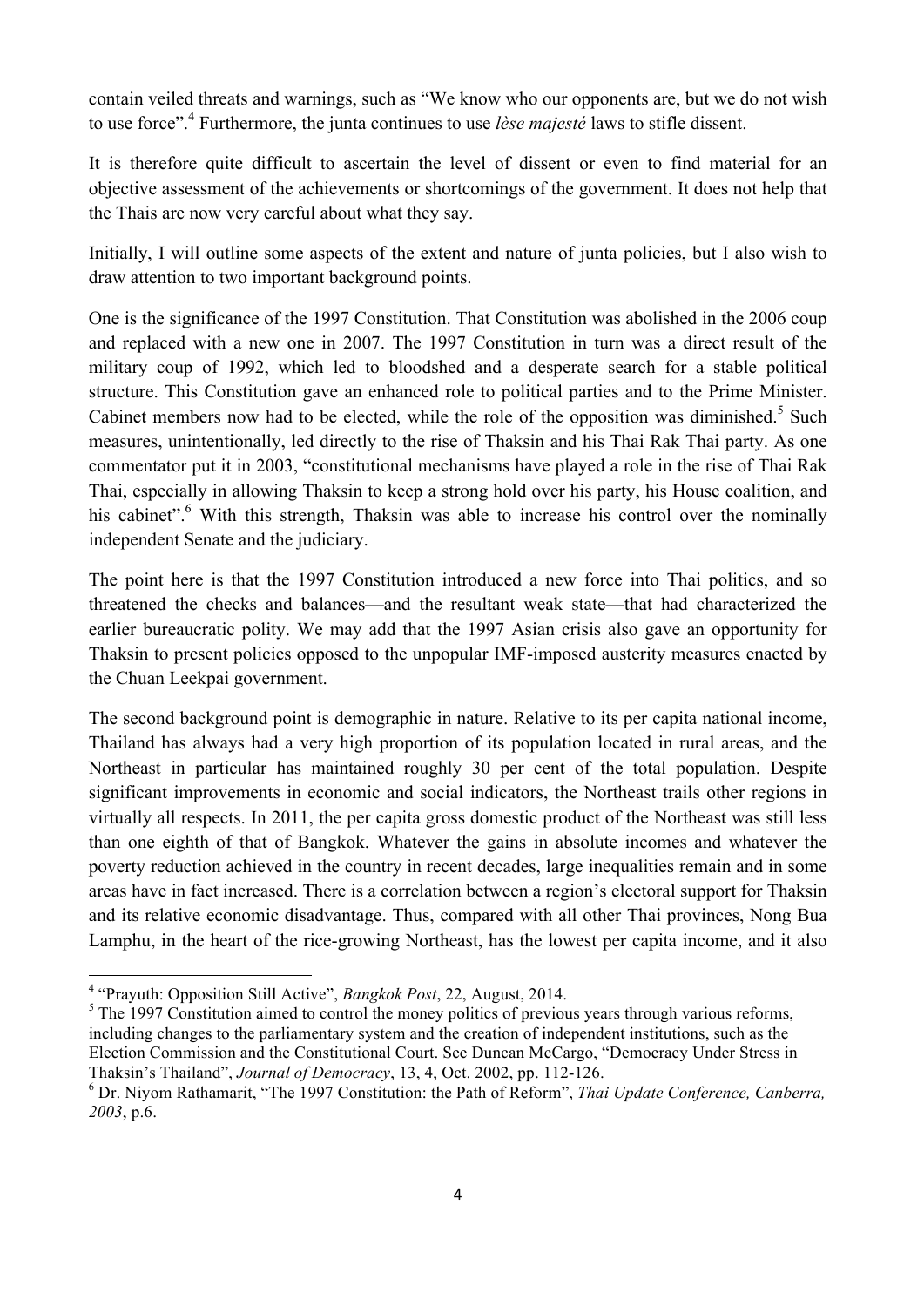recorded the highest proportion of votes for pro-Thaksin parties, both in 2005 and in 2011.<sup>7</sup>

A further 8 per cent of the Thai population live in the Northern provinces. Thus between them, the North and Northeast hold nearly forty per cent of the total Thai population. The electoral clout of the North and Northeast is therefore quite considerable. Thus the Northeast returned 136 out of the 400 members of parliament in 2005. In the 2005 election, Thaksin's Thai Rak Thai party gained no less than 126 of these seats, many with huge majorities. The Democrat Party won just two seats in those regions. This is the historical basis of the Thaksin dilemma that faced those opposing him: a huge and seemingly impregnable majority, representing the poorest and most rural areas of the country.

In this paper I will first note some of the current policies of the military government, drawing attention to the high degree of military control and to the extent to which the policies affect all aspects of Thai society. Secondly, I will undertake an analysis of these policies and argue that they mark a departure in the type of Thai state that is being established.

## **MILITARY INFLUENCE**

Firstly, and most obviously, is the extent to which the military dominate the government and most of its agencies. The coup of May 22 was led by the Commander in Chief of the army, General Prayuth Chan-ocha, who was named interim Prime Minister on August 21 by the National Legislative Assembly appointed by the junta authority, the National Council for Peace and Order. Prayuth's cabinet was announced on August 30, and 11 out of 32 cabinet ministers, taking up 34 positions, are military figures. These positions cover virtually all the key posts: Justice, Interior, Foreign Affairs, Defence, Labour, Social Development, Commerce, and Natural Resources. In addition, some important positions have gone to senior bureaucrats who were prominent in the anti-Thaksin movements. The Minister of Finance, for example, is a civilian Sommai Phasee, who was part of the government installed after the 2006 coup. Another civilian, Pridiyathorn Devakula is a deputy prime minister with special responsibility for economic strategy. He was formerly the governor of the Thai central bank, and served as Finance Minister after the previous military coup in 2006.

  $<sup>7</sup>$  In 2012 the per capita GDP of Nong Bua Lamphu was 41,480 baht. This may be compared with that of</sup> the the richest Northeastern province, Khon Kaen, which was 106,587 baht and Bangkok metropolis, where it was 436,479 baht. In the 2011 election, 82.6 percent of voters in Nong Bua Lamphu voted for the pro-Thaksin Pheu Thai party compared with the average in the Northeast of 68.2 per cent. (http://www.ect.go.th/newweb/upload/cms07/download/3145-2801-0.pdf; www.thaiwebsites.com/provinces-GDP.asp).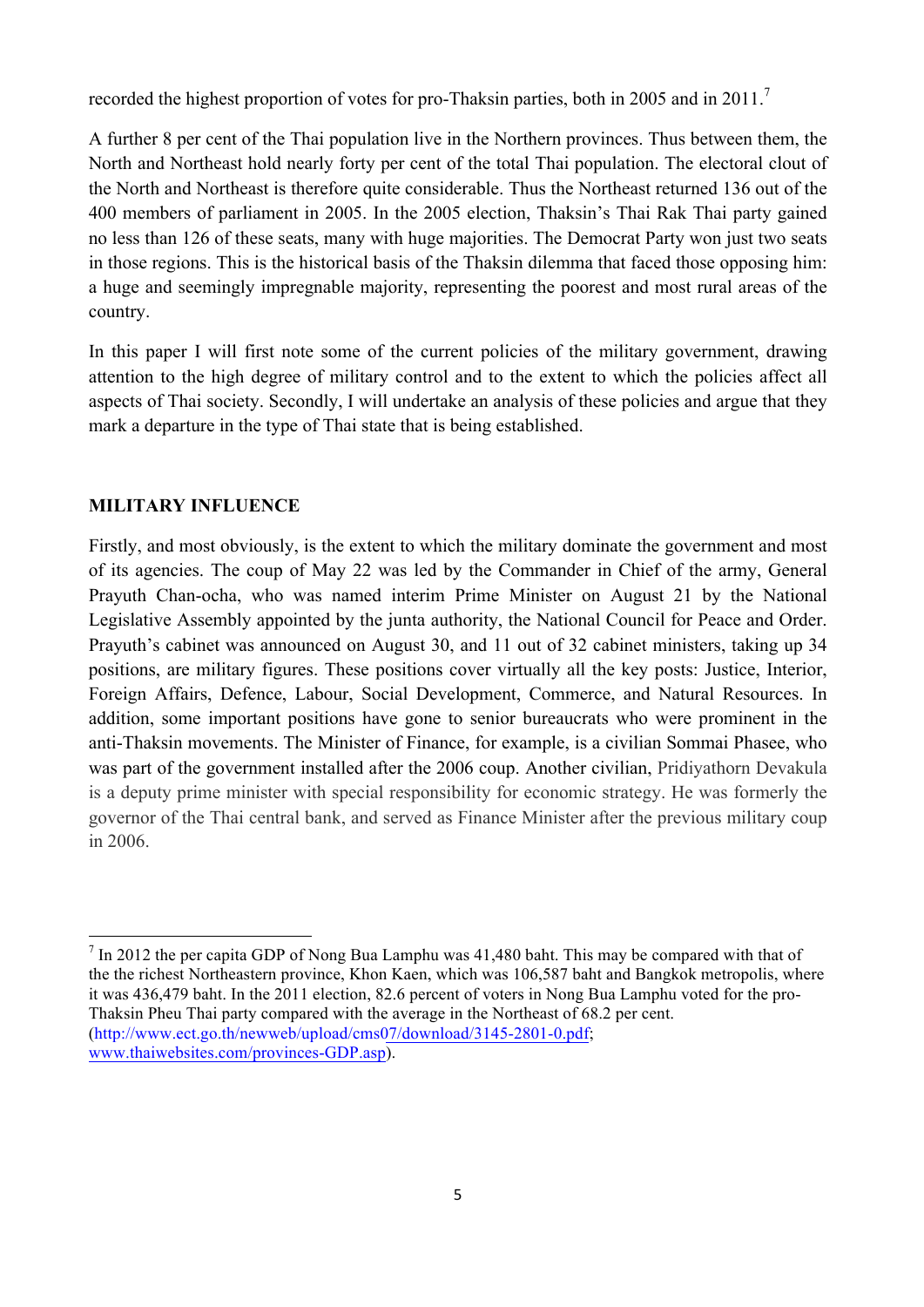#### **DEMOCRACY VERSUS STABILITY**

A key theme in announcements from the junta, and in General Prayuth's weekly televised messages, has been the necessity for stability and order. This is to be achieved by strong rule until such time as democratic processes such as elections can be reintroduced. The denigration of the Thaksin political system is explicit. To give an indication of such thinking, it is worth quoting from one of Prayuth's televised speeches: "Many people still try to destabilize the situation by using the words 'democracy' and 'election'. These people do not see that an incomplete democracy is not safe and it does not create confidence in the global community… the distribution of revenues is unjust, while corruption, wrongful activities, encroachment of natural resources and environment are encouraged, and the public will be told that these things are good, righteous, and beneficial to them". <sup>8</sup>

Here I will simply note Prayuth's distrust of "democracy" and "elections" under the former system, and his belief that the public can be misled by being told that unrighteous policies are "good". Here, in a nutshell, is the Yellow Shirt fear of an ignorant electorate being duped by illintentioned politicians.

Prayuth continues with what I take to be an indication that it will be a long time before he thinks the Thai public can make appropriate decisions through the ballot box. He fears that "after the junta addressed certain problems… some influential figures would return to exploit other people again. They would use social pressure and mislead people with low income. These wrongdoers use the general public as a hostage. This must come to an end... If we let the old democracy continue, it will greatly damage the country and slow down the country's development".<sup>9</sup> We may note that Prayuth again explicitly argues that it is those with "low-incomes" who are vulnerable to the wrongdoers. In other words he equates poverty with ignorance and ignorance with vulnerability to populist policies.

#### **UBIQUITY**

To an extent quite unprecedented in the history of Thai coups, the present military regime has made its presence felt throughout the country and in many aspects of Thai social and political life. The backdrop to the pervasive junta presence includes martial law, the weekly televised messages from General Prayuth (shown compulsorily by all television channels), and specific measures affecting aspects of Thai life. An early and well-publicized measure was the payment of 92 billion baht owed to more than 800,000 rice farmers under the policies of the previous Yingluck Shinawatra government.

<sup>&</sup>lt;u> 1989 - Jan Samuel Barbara, margaret e</u> <sup>8</sup> Bangkok Post, August 22, 2014.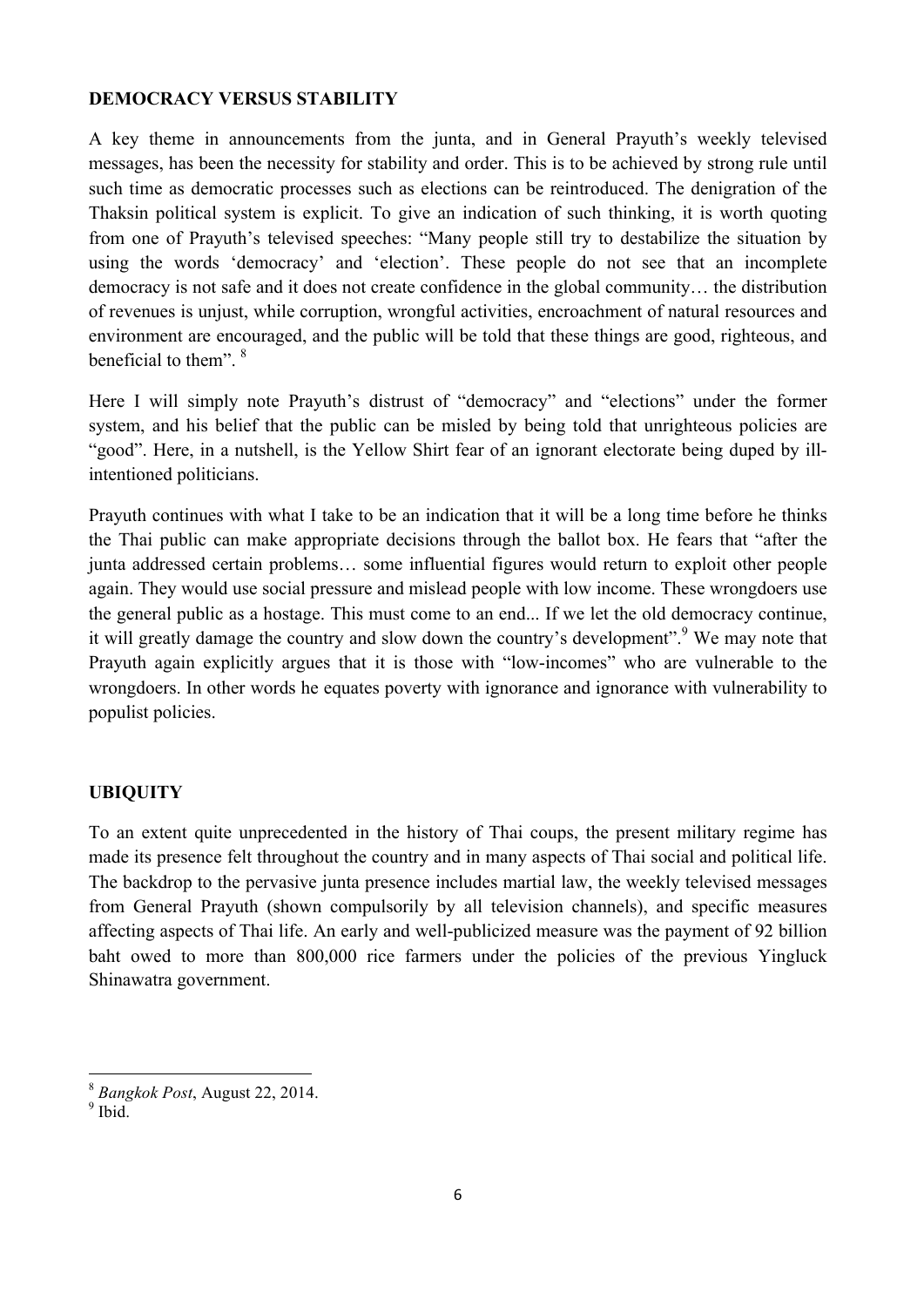Some measures are aimed at achieving social order such as popular but low-level measures against gang-led motorcycle taxi rackets, taxi scams at airports, and vendors on the beaches. Less popular has been a clampdown on gambling, even at village level. Such a clampdown, of course, provides the occasion for military patrols and a high army profiling throughout the country.

Other measures seem aimed at gaining favour from the ordinary public and can be quite bizarre. The junta forced television companies to show World Cup football matches on free-to-air channels, and next month will provide 20,000 free tickets for a football match against Colombia. Such measures, under a general policy to bring back "happiness" to the Thai people, also include free army concerts and haircuts, and to some may seem indicative of a condescending attitude towards the general public.

We should note also the long-term nature of many of the junta's policies. A prominent example here are proposed school reforms, which are not simply measures to improve educational quality and efficiency, but also normative measures to introduce into school curricula subjects related to ethics, social responsibility, and patriotism. The junta has produced a timetable of 15 months during which it will introduce political and economic reforms prior to calling for an election. Some analysts suspect however that the period of military control will be longer than this, and that the revised Constitution under which the election will be held will cement the military's influence through its control of key institutions.

### **STATE-OWNED ENTERPRISES**

Another element in junta policies has been the control of state-owned enterprises. There are 56 such enterprises, and they include some of the largest commercial enterprises in the country, such as the Petroleum Authority of Thailand (PTT) and Thai Airways. Their combined assets amount to around \$360 billion. It was widely believed that Thaksin used his influence to give appointments in many of these enterprises to his political supporters. This was contrary to a long tradition of control of state enterprises by the traditional royalist elite, which always maintained strong links to the military. Thaksin oversaw a measure of privatization, boosting liquidity through sales of shares to the public. Thus, the removal by the military regime of powerful business leaders in the state sector who were appointed under pro-Thaksin governments has been a key measure for reducing pro-Thaksin influence.

Among such changes have been the resignations of the PTT Chairman, the Chairman of the Krung Thai Bank, and the heads of the Government Lottery Office and the Airports of Thailand.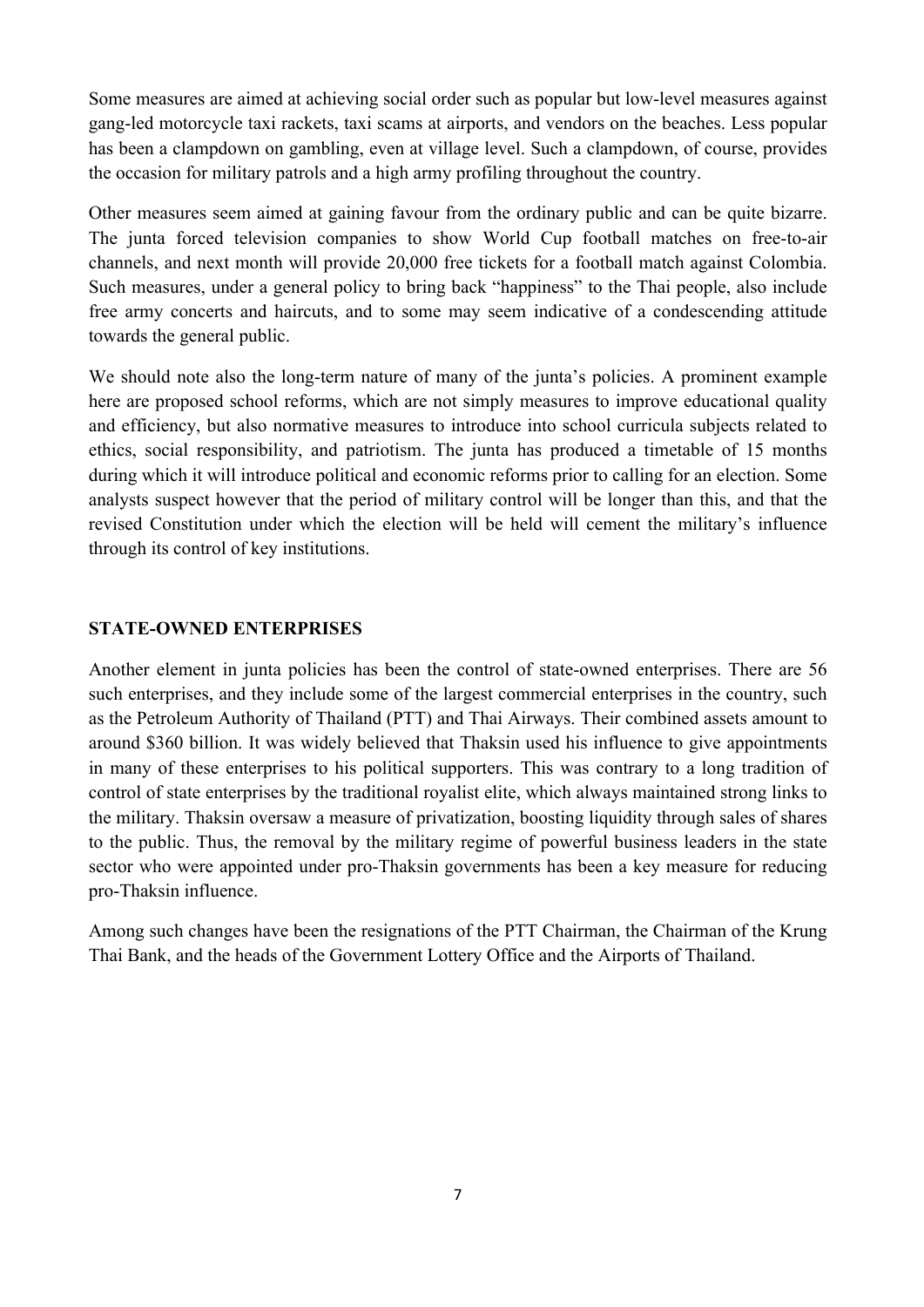### **CENTRALIZATION**

Another feature of junta policies has been the centralization of power in Bangkok and an increase in Bangkok's administrative and financial control over provincial areas. This stems not only from the actuality of centralized military rule, but from measures to reduce the power of provincial officials. Cassey Lee notes that "A key feature of military rule is the centralization of decisionmaking power". $10$ 

The reasons for centralization rest mainly in the belief that Thaksin and pro-Thaksin political parties built up a power base in the provinces through the appointment of political allies to key positions, at all levels from that of provincial governor downwards. The village fund and other populist measures for example transferred central funds to the villages and provinces, and thus enhanced political support for Thaksin and resulted in the election of pro-Thaksin local candidates.

As a result, the junta has taken a number of steps to alter the situation. An early measure was to transfer 13 provincial governors, mainly from regions in the North and Northeast, where pro-Thaksin sentiment was strong. An example was the transfer of Wichien Puttiwinyu, governor of Chiang Mai, Thaksin's home province.<sup>11</sup>

Another early edict suspended the election of all local officials and administrators when their terms of office end. In Bangkok, when a position becomes vacant, a committee set up under the Ministry of the Interior will select replacements. In the provinces, provincial selection committees will be established, also under the Interior Ministry, to choose replacements.

A further significant step was to make a steep cut in the central budget allocations to local administrations. For the fiscal year 2015, the total budget subsidy to local authorities has been cut from 61 billion baht to 37 billion baht. This, of course, considerably reduces the areas in which local authorities can implement "populist" policies and vote-winning measures. Thus, at the end of July, the junta abolished various locally-directed bodies created by the Thaksin and Yingluck governments. They included the Village Fund, the Medium Enterprise Development Fund, and the Regional Town Development Fund. We may note the developmental character of some of these bodies, as opposed to the more traditional charity and aid initiatives granted from above. The Budget Bureau explicitly noted that "Populist programmes such as allowances for the elderly and handicapped, and lunch and milk for students, may have to be moved from Local Administration budgets and financed from other sources".<sup>12</sup>

 

<sup>10</sup> Cassey Lee, "Whither Thailand's Juntanomics?", *ISEAS Perspective*, July 8, 2014, p.4.

<sup>&</sup>lt;sup>11</sup> Amy Sawitta Lefevre and Aukkarapon Niyomyat, "Thailand's Junta sidelines pro-Thaksin Police, Governors", *Reuters*, June 5, 2014 (http://uk.reuters.com/article/2014/06/05/uk-thailand-politics-reshuffleidUKKBN0EG03720140605).

<sup>12</sup>*Bangkok Post*, Sept. 3, http://www.bangkokpost.com/news/local/430278/agreement-reached-on-localbudgets.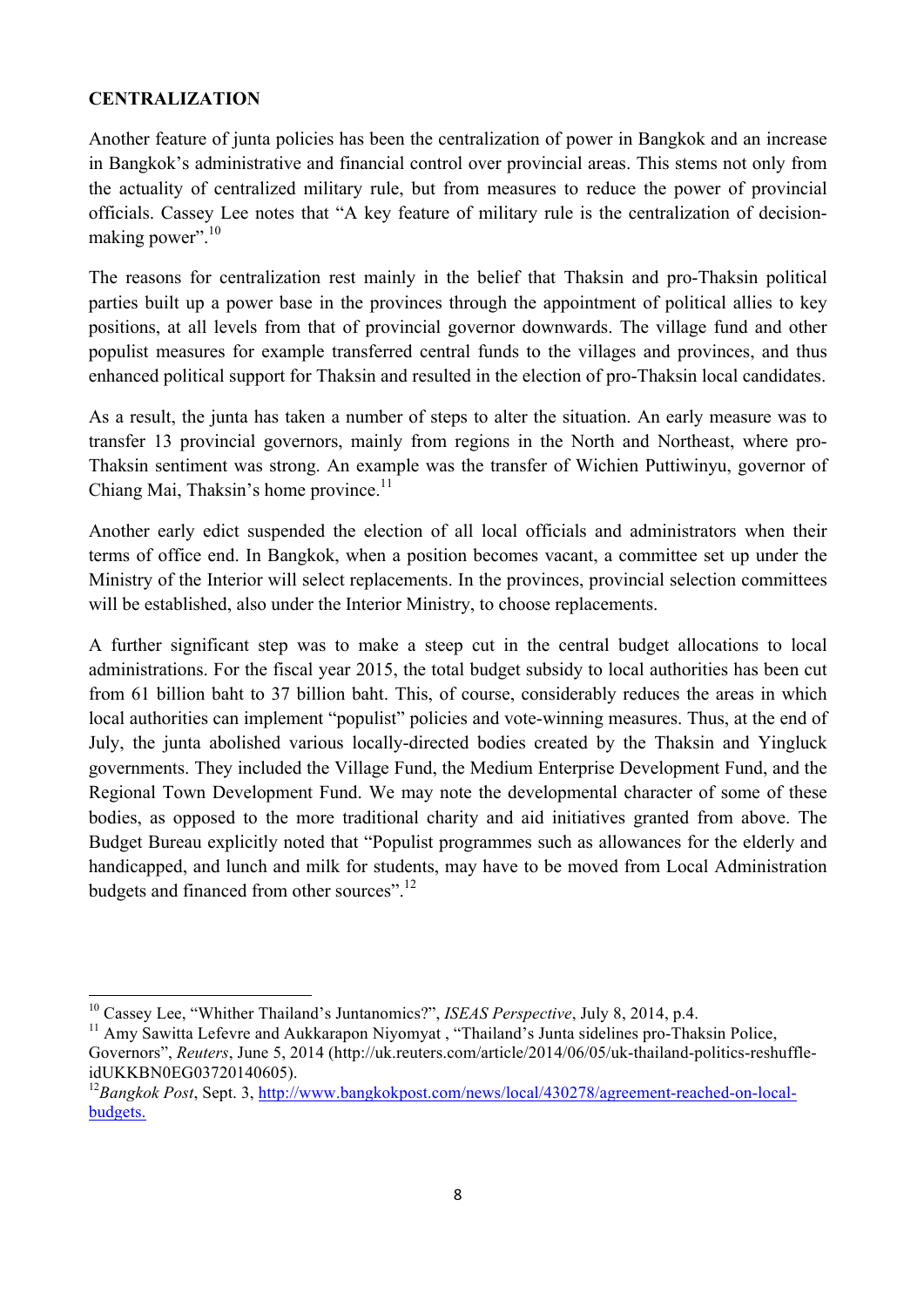Another related centralizing measure has been a diminishing of the role of the police. Centralization includes not only reducing the power of the police in provincial areas, but extending military power over the police in Bangkok. Thaksin himself was in the police force for 13 years before embarking on his business enterprises, and the police have widely been considered as a source of support for Thaksin and pro-Thaksin political parties. The police force is under the command of the Prime Minister's office, and this enabled both Thaksin and Yingluck Shinawatra to appoint loyalists. One was Thaksin's brother-in-law, who was appointed chief of police in 2011. As part of junta policies to de-politicize the police, a number of leading police officials have been transferred, both in Bangkok and the provinces. Soon after the coup, for example, several of the most senior police officials in Chiang Mai, including the provincial police commander, were relocated<sup>13</sup>

#### **DISSENT**

Most commentators on the policies of the junta have noted the extraordinary level to which the authorities have tried to clamp down on dissent. This is closely allied to the ubiquitous nature of the regime I have noted before.

Martial law has enabled the government to extend such measures as the banning throughout the country of protest meetings and gatherings of more than five people. In addition, the authorities exercise control and censorship, or the threat of censorship, over newspapers and television channels, and some newspapers, radio stations, and television channels, have been closed down.

The government also clamps down on social media. Initially the authorities tried to block Facebook and also called for meetings with Facebook and Twitter. These were unsuccessful, but the junta lets it be known that those posting anti-coup comments on social media will be tracked. Some websites, such as Human Rights Watch, are blocked.

A well-publicized instance of the Junta's sensitivity to dissent was the recent last-minute cancellation of an event organized by Amnesty International and other groups at the Foreign Correspondent's Club in Bangkok. Police turned up to demand the cancellation of the event, titled "Access to Justice in Thailand: Currently Unavailable", requesting the organizers to "follow the policy of the NCPO"<sup>14</sup>.

The junta has also summoned a large number of people, most of them former politicians and activists, for questioning and warnings. The current number is estimated at well over 600, and some of them have been detained for up to a week. The reach of the junta has also stretched overseas. The well-known academic opposed to the military regime, Pavin Chachavalpongpun , has had his Thai passport revoked. Dr. Pavin claims that the junta instructed the Thai Consul-

<u> 1989 - Jan Samuel Barbara, margaret e</u>

<sup>&</sup>lt;sup>13</sup> Amy Sawitta Lefevre and Aukkarapon Nivomyat, op.cit..

<sup>14</sup> *Bangkok Post*, Sept.2, 2014 (http://www.bangkokpost.com/lite/topstories/430103/ncpo-forces-rightsgroups-to-cancel-forum).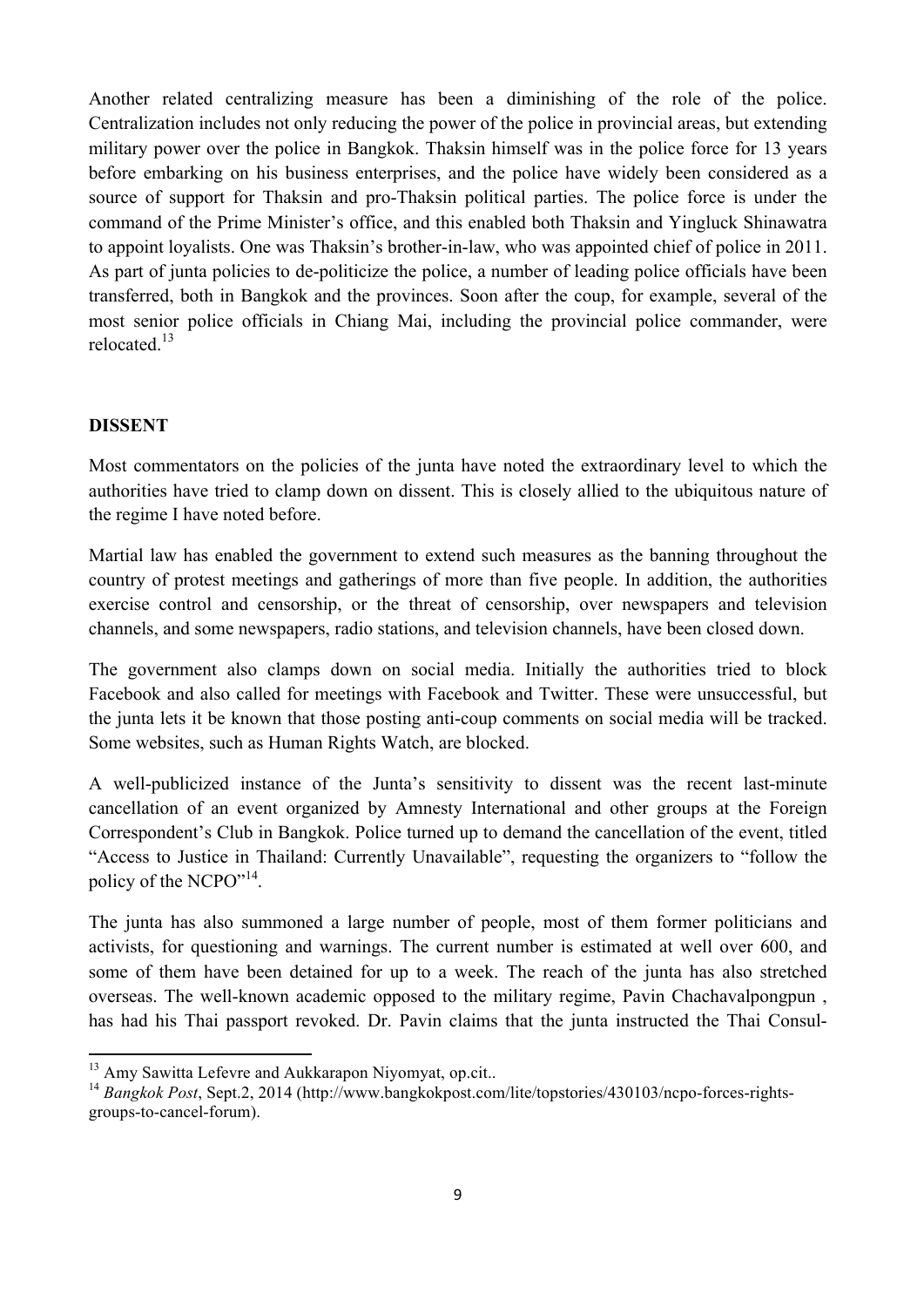General in Osaka to "discuss" Dr. Pavin's position with the Director of the Centre for Southeast Asian Studies at Kyoto University, where he works.<sup>15</sup>

#### **ANALYSIS OF JUNTA POLICIES**

I have outlined various aspects of junta policies since the coup in May. Let me now turn to an analysis of these policies by asking two questions: Does the present military takeover represent something distinct in modern Thai political history, or is it one in a long line of similar military coups; and do junta policies represent a "return to bureaucratic polity"? The latter has recently been suggested by Puangthong Pawakapan in a recent *ISEAS Perspective*, where she wrote that "Thailand may be argued to have returned to a bureaucratic polity, where the military, bureaucrats and business interests gain control over elected representatives".<sup>16</sup> *The Economist* has recently suggested that "the consensus among most seasoned observers is that the latest spell of military rule will blow over like the last one, which was soon followed by civilian rule and fresh elections". 17

In my view, the essence of the bureaucratic polity, as it was described by Riggs in the 1960s, was that it represented an amalgam of often competing power groupings, but with a dominant militarybureaucracy complex. The polity rested on a pluralistic balance of forces. The groupings included the military, the royalist elites, and senior bureaucrats. Other elements within Thai society, including the police, business interests, and elected representatives in parliament, all contributed to the checks and balances that underpinned the bureaucratic polity.

The essence of this bureaucratic polity was that it produced a "weak state". Here I use the term elaborated by Somboon Siriprachai.<sup>18</sup> Somboon was concerned particularly to understand the different growth paths and growth performances of Thailand, on the one hand, and the East Asian NICs – Japan, South Korea, Taiwan, and also Singapore, on the other. He stressed that the NIC countries were notable for their strong state systems and unified policy goals. While corruption and rent seeking were certainly prevalent in a number of these countries, a strong state leadership with the single goal of industrialization and economic growth was the major characteristic. Indeed, rent-seeking can be turned to advantage insofar as it stimulates particular targeted sectors of the economy. Thailand, by contrast, was divided by factions and the competing interests of the various

 

<sup>15</sup> Pavin Chachavalpongpun, "Enemies of the Coup: Fugitives of the Thai Junta", *The Diplomat*, July 3, 2014 (http://thediplomat.com/2014/07/enemies-of-the-coup-fugitives-of-the-thai-junta/

See also Claudio Sopranzetti, "Thailand under the Junta: Paranoia and Conspiracy", *Al Jazeera English*, Opinion, 22 July, 2014 (www.aljazeera.com/indepth/opinion/2014/07/thailand-under-junta-201472171432889150.html)

 $\frac{16}{16}$  Puangthong Pawakapan, "The Thai Junta's Interim Constitution: Towards an Anti-Electoral Democracy", *ISEAS Perspective*, August 12, 2014, p.4.<br><sup>17</sup> The Economist, Sept. 13-19, 2014, p.27.

<sup>&</sup>lt;sup>18</sup> Somboon Siriprachai, "Export-Orientated Industrialization with Land Abundance and a Weak State", in Somboon Siriprachai, *Industrialization with a Weak State*, ed. Kaoru Sugihara, Pasuk Phongpaichit, and Chris Baker, Kyoto, 2012, pp. 37-38.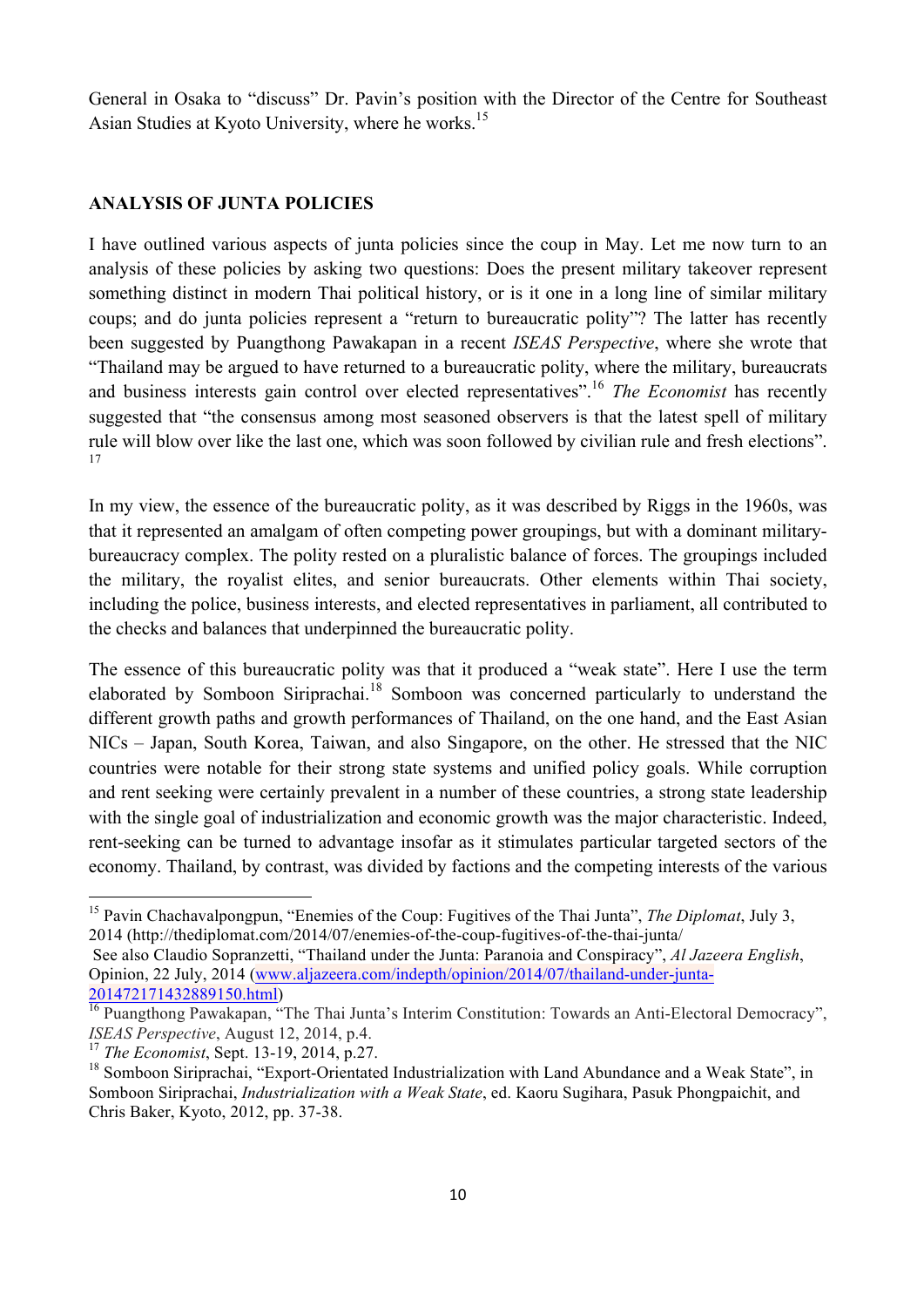power groups. The weak state that emerged was unsuited for the long-term policies of the type pursued by the East Asian NICs.

Thailand's weak state existed until the opening of the present century. Following the end of the short-lived Suchinda military regime in 1992 and the return of an elected parliament in September of that year, a succession of unstable coalition governments ensured that the Thai state remained weak. Thus Thailand could still be considered a bureaucratic polity even in a period of elected parliaments. The influence of the military, senior bureaucrats, and traditional elites remained strong. Reflecting on Riggs' term for a moment, it is true that a number of scholars have criticized the concept of a bureaucratic polity because it presents a static picture of Thai society and because it ignores the development of new social forces.

Duncan McCargo argues that the term ignores one of the most significant forces in the Thai polity: the monarchy, and the various monarchical and royalist power groupings. He prefers the term "network monarchy" to describe the Thai polity.<sup>19</sup> The key point here is that the role of the network monarchy is enhanced in the weak state. As McCargo notes, under a constitutional monarchy it is difficult for a monarch, either in person or through such institutions as the Privy Council, to exercise overt influence. However, if the political leaders appear to lose legitimacy, perhaps through an unpopular military coup, or through incompetent and corrupt elected governments, then the monarch can stand above politics and exercise a very real influence. Thus the network monarchy and the weak state are interconnected; the network monarchy requires a weak state. Indeed, "the palace had a degree of vested interest in preserving a partly dysfunctional political order, one that permitted just the right degree of monarchical intervention to maintain royal prestige"<sup>20</sup>.

The 1997 financial crisis and the 1997 Constitution provided a platform for change, which came with the rise of Thaksin Shinawtra and the Thai Rak Thai Party. As we have seen, Thai Rak Thai won a large electoral victory in 2001, with Thaksin becoming the first Prime Minister in Thai history to see out his full term in office.

Many commentators have focused on such negative aspects of the Thaksin regime as money politics, corruption, human rights abuses, nepotism, and so on. However, Akira Suehiro points to a more fundamental feature of Thai politics which challenged the existing roles of the traditional elites.<sup>21</sup> This was Thaksin's attempt to modernize Thai politics and, in doing so, create a strong rather than a weak state. In Suehiro's words, Thaksin's reforms, prior to the coup, appeared "to have transformed Thailand from a traditional bureaucratic polity into a modern state".<sup>22</sup>

 

<sup>19</sup> Duncan McCargo,"Network Monarchy and Legitimacy Crises in Thailand", *The Pacific Review*, 18, 4, Dec. 2005, pp. 499-519.

 $^{20}$  Ibid. p.506.

<sup>&</sup>lt;sup>21</sup> Akira Suehiro, "Technocracy and Thaksinocracy in Thailand: Reforms of the Public Sector and the Budget System", *South East Asian Studies*, 3, 2, August, 2014, pp. 299-344.

<sup>22</sup> Ibid. p.299.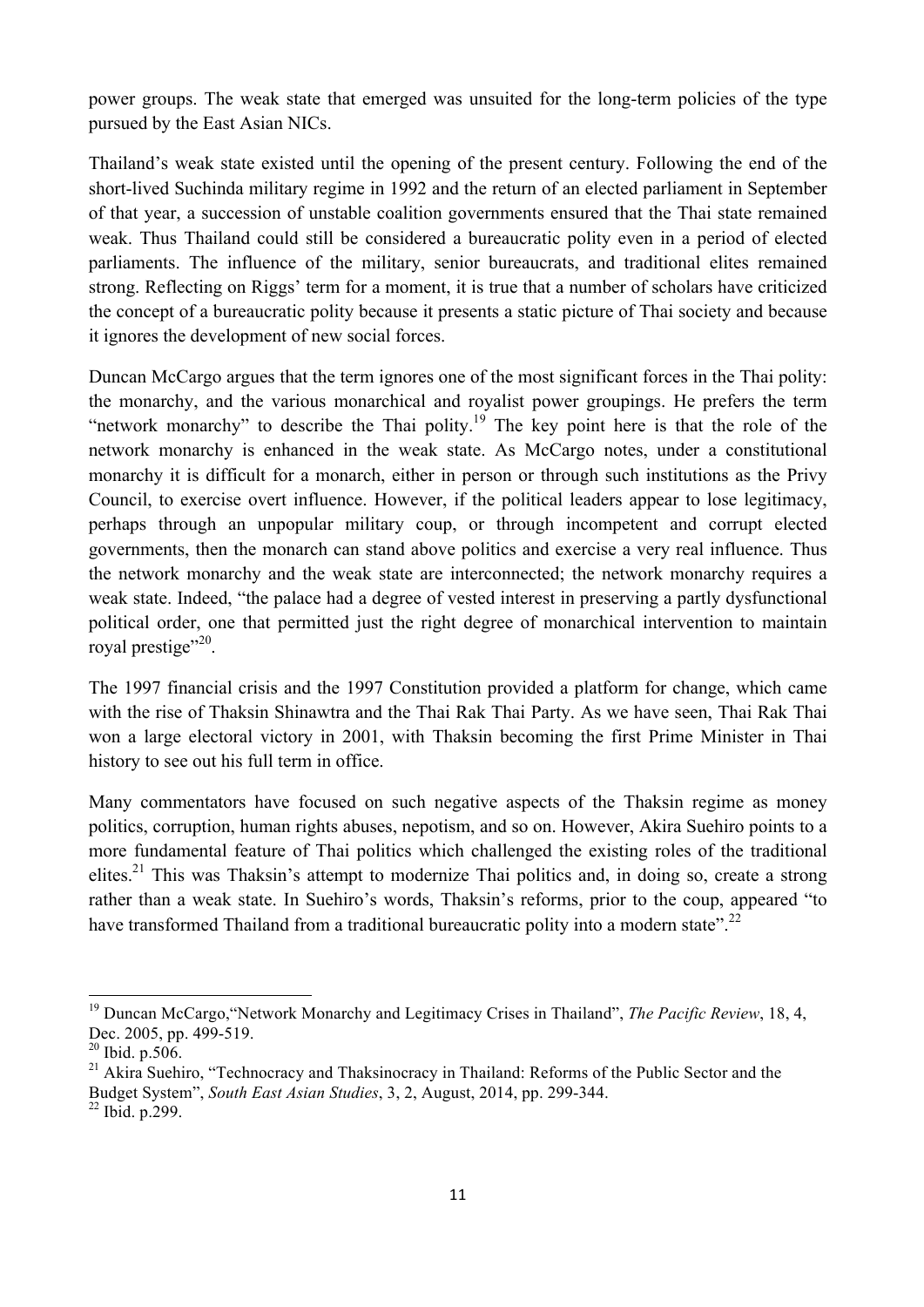Thaksin's measures involved a lessening role for such traditional bureaucratic influence by centralizing power in the hands of the Prime Minister. There was, for example, a reduction in the policy-forming roles of the NESDB and the Ministry of Finance. Indeed, to quote Suehiro again, "the whole structure of policy-making under the Thaksin government suggests the increasing concentration of power in the hands of the prime minister alongside the exclusion of bureaucratic influence in the decision-making process. Thaksin apparently aimed to replace the Thai bureaucratic polity with a prime-minister led politics".<sup>23</sup> As part of these fundamental shifts, the budget allocations to the armed forces were reduced in relative terms. Naturally this invoked opposition from the military.

Moreover Thaksin's way of exercising power and his emphasis on efficiency and business management were seen by many as a direct challenge to Thai traditions, and also as a threat to the monarchy. Certainly under Thaksin there was less emphasis on the King's advocacy of a "sufficiency economy", and more on maximizing growth and becoming competitive.

Thaksin thus attempted to create a strong state with power centralized around the elected Prime Minister. Of course, the populist policies of the first Thaksin government were widely seen as means towards ensuring continued electoral success.

Thasin's overwhelming victory in the election of 2005 marked the start of a period of division in Thai society—the yellow shirt protests, followed by the military coup of 2006, the subsequent red shirt movement and bloody clashes of 2010, the electoral victory of Yingluck Shinawatra and the Pheu Thai Party in 2011, and so to the coup of May 2014.

It is very likely that the immediate cause of the military coups in 2006 and 2014 was in Thaksin's challenge to the bureaucratic polity/network monarchy. The weak state was being transformed into a strong state and elements of traditional elite power and influence were being marginalized.

Viewed in this light, some of the principal characteristics of the present regime become explicable. First and foremost, the strong state created by Thaksin necessitated a strong authoritarian government in response. This is the reason for the prolonged period of martial law, and the lengthy period envisaged for the framing of a new Constitution and eventual elections under this Constitution. It is because the ruling military authority sees clearly the threat to the traditional bureaucratic polity posed by Thaksin's prime-minister-led polity based on electoral support, that features of junta policies such as the crackdown on dissent, the demonization of opponents especially those allied to the Thaksin family, and attempts to reform the power bases of Thaksin in the provinces, in the police, and in state enterprises, become explicable. Indeed it seems to me that the pervasive crackdown on dissent can be viewed not entirely as paranoia or an attempt to eradicate red-shirt opposition, but as a more fundamental attempt to impart legitimacy to the regime. In earlier periods of Thai history, widespread discontent has been seen as an acceptable reason for political change. The absence of dissent implies legitimacy in the eyes of the junta.

<u> 1989 - Jan Samuel Barbara, margaret e</u>

<sup>23</sup> Ibid.313-4.